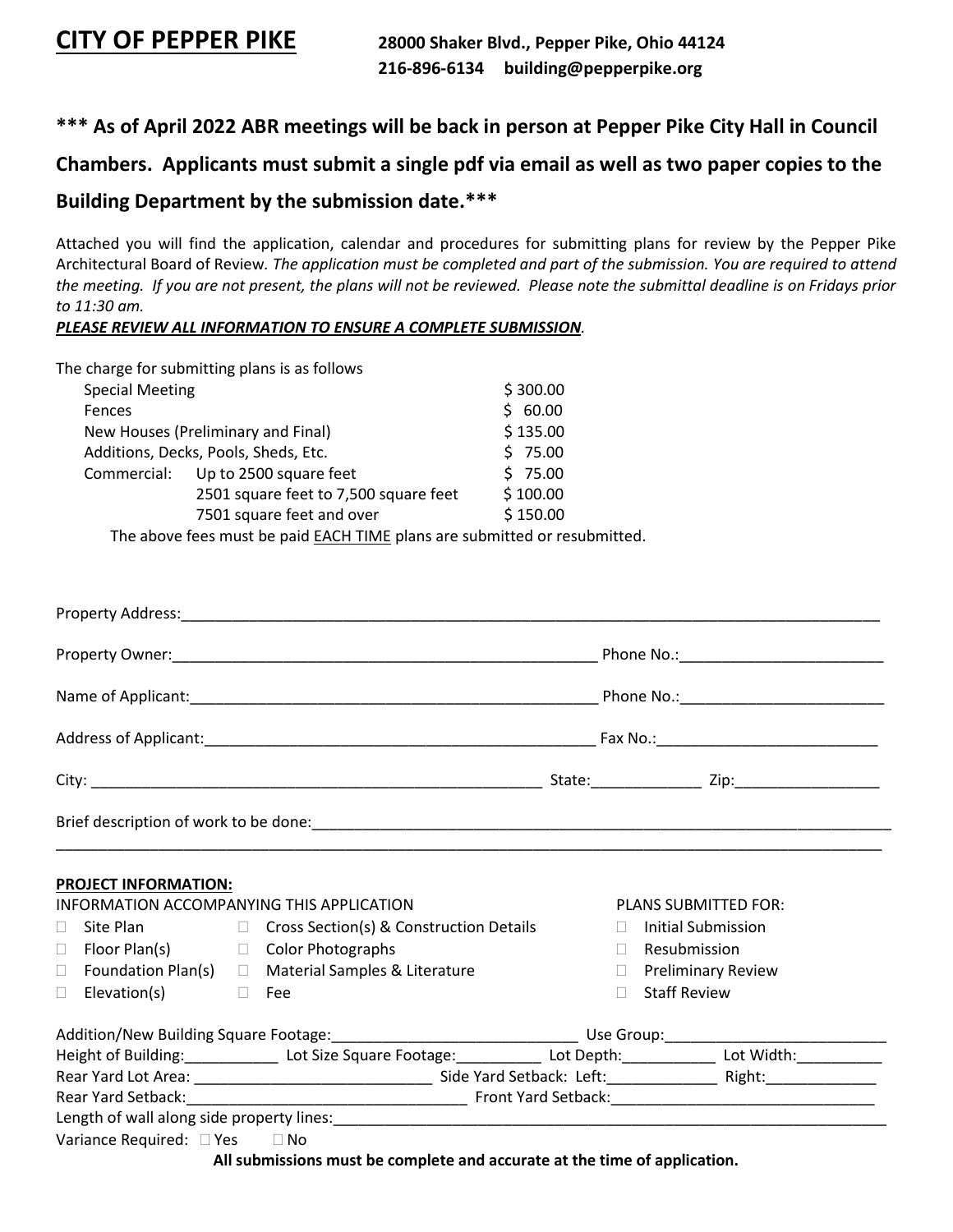# **2022 CITY OF PEPPER PIKE ARCHITECTURAL REVIEW BOARD MEETINGS**

| Plans to be in by 11:30 a.m. | <b>Meetings held at 8:30 am</b> |  |
|------------------------------|---------------------------------|--|
|                              |                                 |  |
| January 7                    | January 14                      |  |
| <b>January 21</b>            | <b>January 28</b>               |  |
| <b>February 4</b>            | <b>February 11</b>              |  |
| <b>February 18</b>           | <b>February 25</b>              |  |
| March 4                      | March 11                        |  |
| March 18                     | March 25                        |  |
| <b>April 1</b>               | <b>April 8</b>                  |  |
| <b>April 22</b>              | <b>April 29</b>                 |  |
| May 6                        | <b>May 13</b>                   |  |
| <b>May 20</b>                | May 27                          |  |
| June 3                       | June 10                         |  |
| June 17                      | June 24                         |  |
| July 8                       | July 15                         |  |
| July 22                      | July 29                         |  |
| <b>August 5</b>              | <b>August 12</b>                |  |
| <b>August 19</b>             | <b>August 26</b>                |  |
| September 9                  | September 16                    |  |
| <b>September 23</b>          | September 30                    |  |
| <b>October 7</b>             | October 14                      |  |
| October 21                   | October 28                      |  |
| November 11                  | <b>November 18</b>              |  |
| December 9                   | December 16                     |  |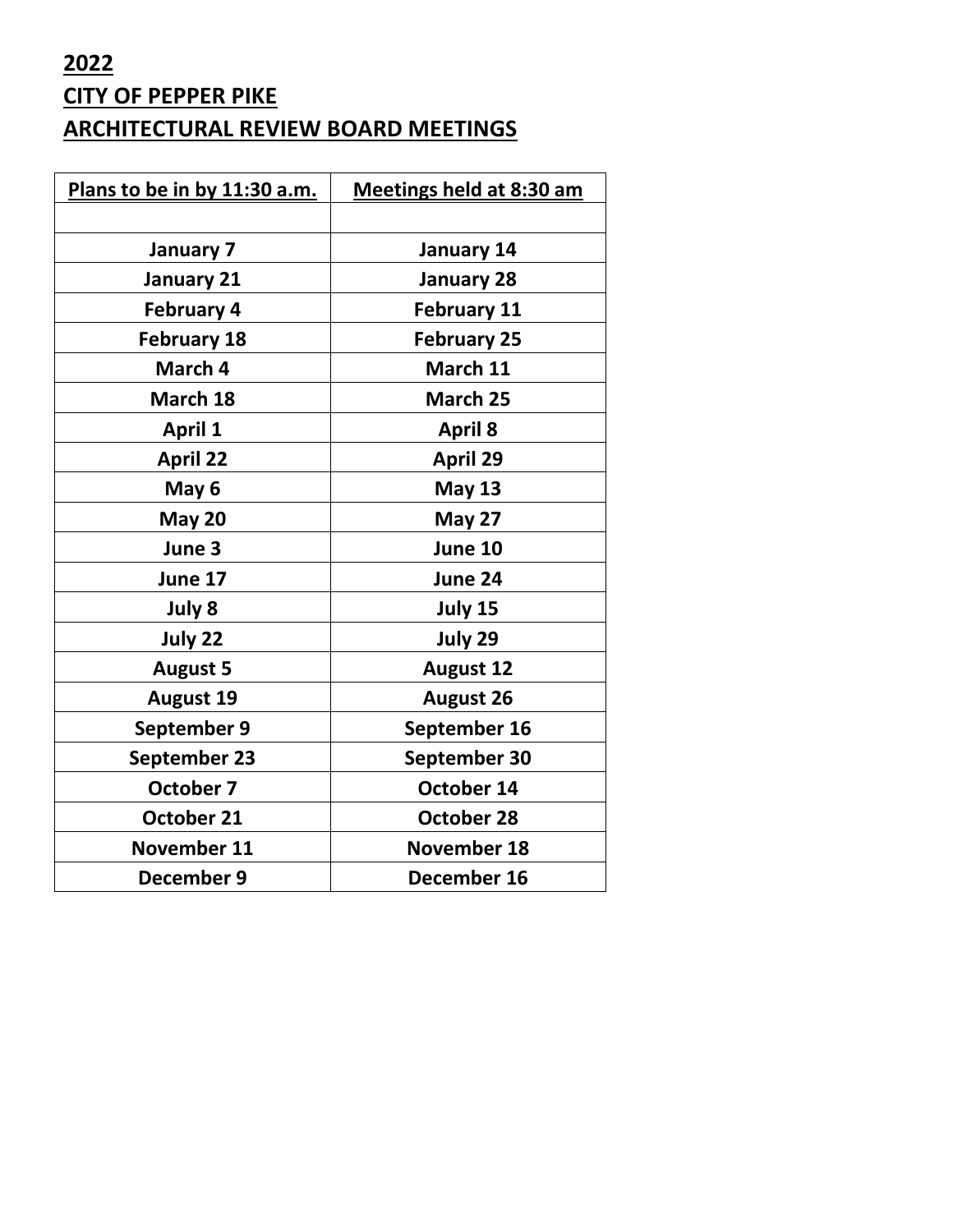# **PEPPER PIKE ARCHITECTURAL BOARD OF REVIEW**

### **ABR Members**:

Cindy Eickhoff Charles Fazio Hassan Gardezi Dick Kawalek Robert Smith

All structures, additions, fences and any exterior alterations including material and location changes, must be approved by the Architectural Board of Review (ABR) prior to issuance of a building permit.

The purpose of the Board is to evaluate all projects to avoid excessive dissimilarity, or excessive similarity to other buildings; and to avoid inappropriate designs or those which may produce harmful effects on the neighborhood.

Additional information about the Board may be found in Chapter 1450 of the codified ordinances of Pepper Pike, available online.<https://codelibrary.amlegal.com/codes/pepperpike/latest/overview>

Plans will not be reviewed without a representative present at the meeting.

Additional requirements may apply for Building Dept. review such as additional plans, details and applications- see Residential/Commercial Submittal Packets.

All submissions must include the completed ABR application and payment as noted.

Any change from approved drawings must be resubmitted to and approved by the Architectural Review Board.

Projects shall be reviewed in the same order that they are received by the Building Department

Scale should be as noted

| 1. Site Plan              | $1'' = 20'$             |
|---------------------------|-------------------------|
| 2. Foundation Plan        | $\frac{1}{4}$ " = 1'-0" |
| 3. $1st$ and $2nd$ floors | $\frac{1}{4}$ " = 1'-0" |
| 4. Building Elevations    | $\frac{1}{4}$ " = 1'-0" |

Color schedules should include colors of siding, masonry, trim and roofing. Submit samples of masonry, siding, trim, and roofing.

Sterling Lakes HOA approval is required prior to ABR approval when necessary.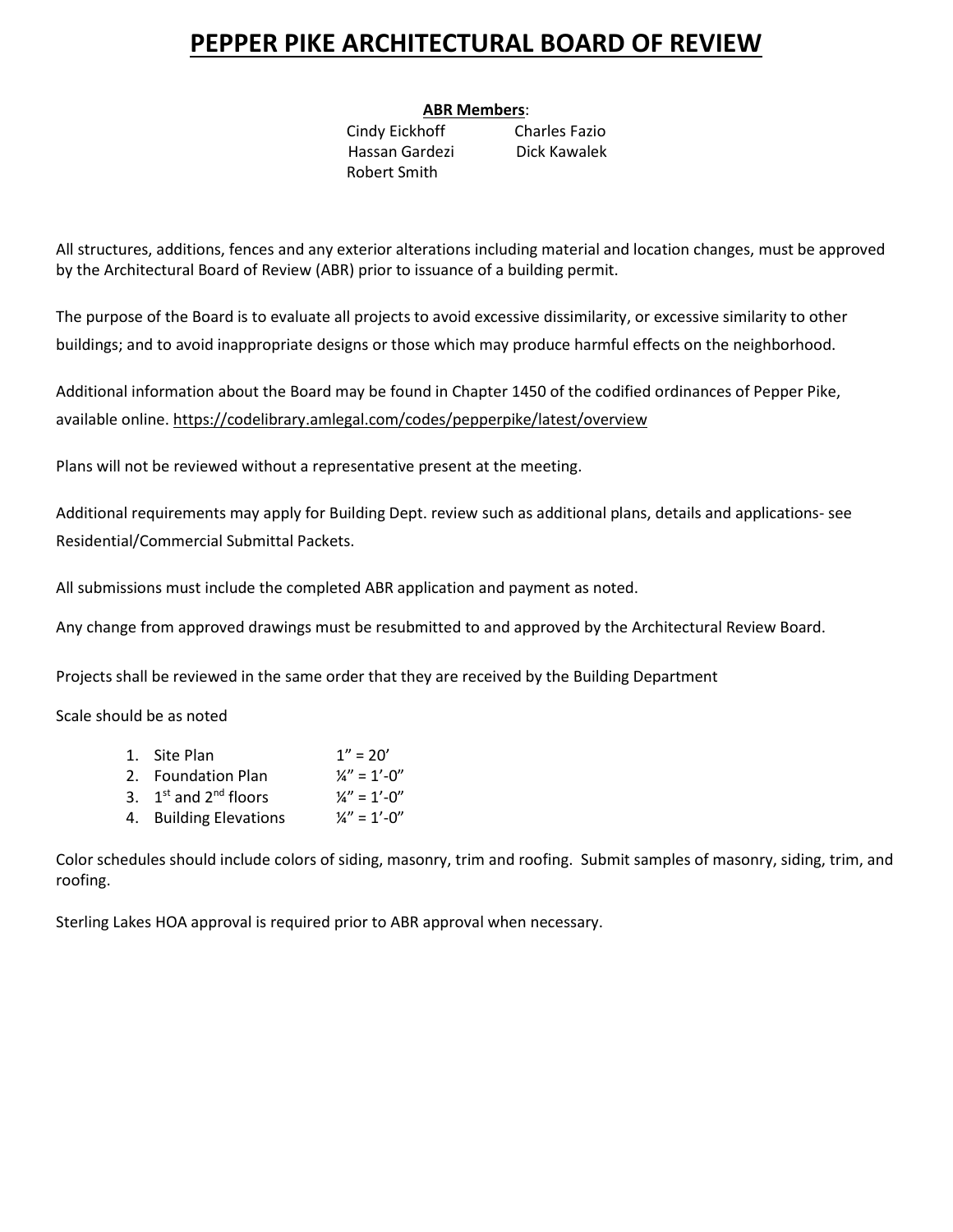# **Minimum submission requirements for review:**

(additional information may be required)

#### **NEW FENCES, submit two sets of the following:**

- Property line survey showing location of fence, house and driveway. Survey may be hand-drawn if replacing an existing fence. or fence more than 4' from property lines.
- Google Earth photo of property and surrounding area
- Photos of house
- Drawings or photos of proposed fence, color, and materials

#### **NEW SHEDS, submit two sets of the following:**

- Property line survey showing location of shed, house and driveway. Survey may be hand-drawn if shed is more than 3' from setback requirements.
- Google Earth photo of property and surrounding area
- Photos of house
- Drawings or photos of proposed shed, showing all elevations with dimensions, and a list of colors and materials

#### **SIGNS, submit two sets of the following:**

- Site plan showing location of sign and adjacent streets
- Photos of building for which sign is proposed
- Scale drawing of sign, indicating dimensions, colors, and construction

#### **HOUSE ADDITIONS, submit two sets of the following:**

*All drawings to be accurately drawn to scale*.

- Site plan showing location and shape of house, driveway, property lines, and proposed addition. Land contours should be shown if significant. Indicate landscaping changes 1"= 20' scale or larger
- Google Earth photo of property and surrounding area
- Legible full photos of all four sides of the house
- Floor plan showing existing and new construction  $1/4" = 1'-0"$
- Full elevation of the main facade of the house where addition will be attached
- Elevations of all sides of the proposed addition, showing materials  $1/4" = 1'-0"$
- Roof plan and building or wall sections as necessary to explain construction
- Samples of new materials if different from existing house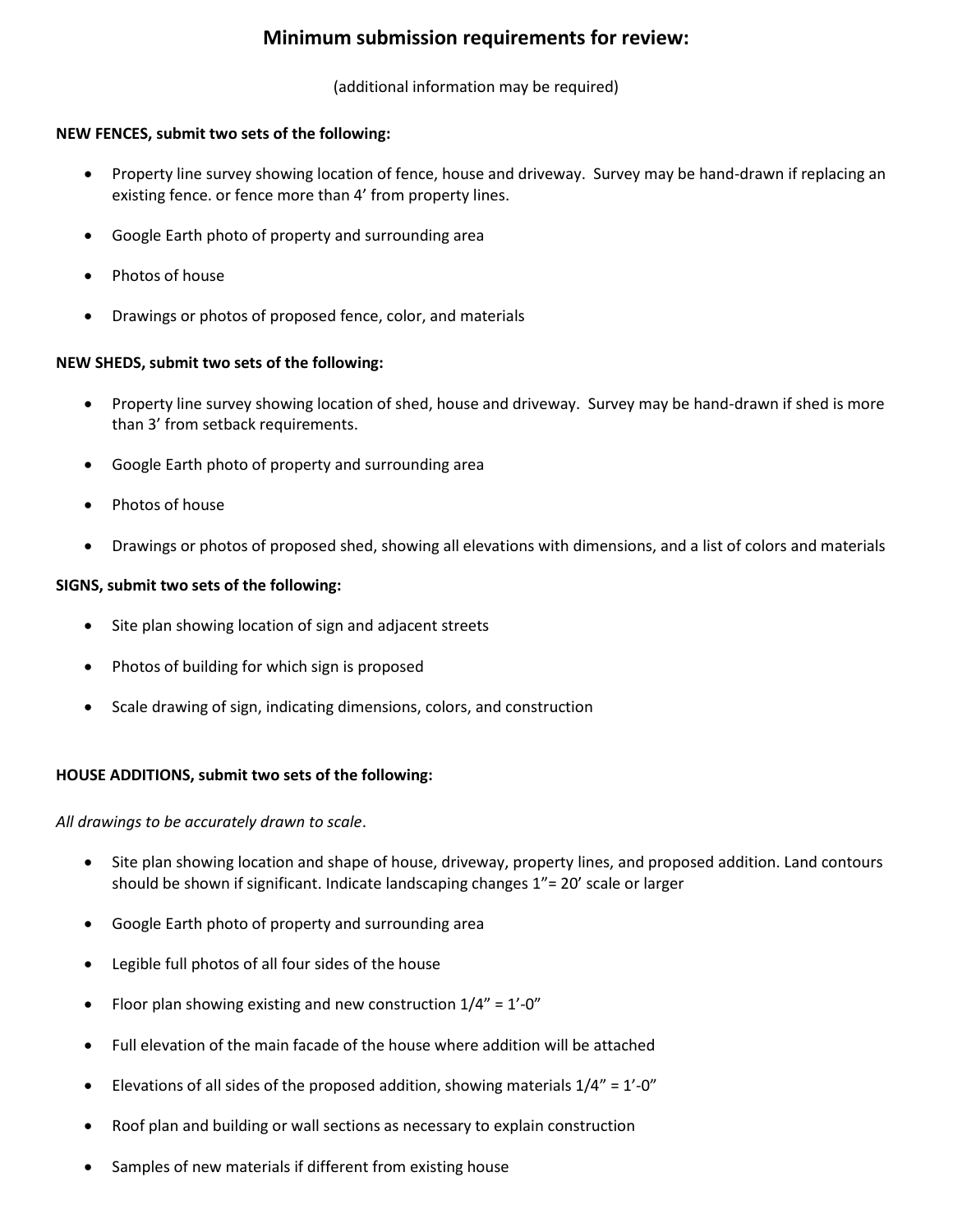#### **NEW HOUSES** (minimum two reviews), **submit two sets of the following:**

#### *Preliminary review:*

- Schematic site plan showing proposed house, driveway, property lines and tree removal area
- Google Earth photo of property and surrounding area
- Photos of adjacent houses and houses across the street
- Preliminary floor plans of all levels
- Preliminary elevations of major facades

#### *Final review:*

#### *All drawings to be accurately drawn to scale*

- Site plan showing location and shape of proposed house, driveway, and property lines. Land contours should be shown. Indicate new landscaping and any large trees to be removed 1"= 20' scale or larger. **Submit FOUR sets**
- Floor plans of each level  $1/4" = 1'-0"$
- Complete final elevations of all sides of the building, showing materials and correct grade along building perimeter 1/4" = 1'-0"
- Roof plan and building or wall sections as necessary to explain construction
- Samples of all major exterior materials to be used
- A scale site plan with landscape design proposal, nature and size of plantings. A final Certificate of Occupancy will not be issued with out landscape plan approval.

#### **CONDOMINIUMS OR CLUSTER HOMES** (minimum three reviews), **submit two sets of the following:**

#### *Conceptual review:*

- Preliminary approval of General Development Plan by Planning Commission
- Site plan to scale, showing different building types and location of all adjacent buildings, as well as all requirements of Planning Commission submission
- Google Earth photo of property and surrounding area
- Photos of adjacent buildings and those across street from development
- Preliminary floor plans and elevations or renderings of all building types

#### *Preliminary review:*

- All drawings to be accurately drawn to scale
- Scale site plan as above with landscape design proposal, nature and size of plantings
- Scale floor plans and elevations of all building types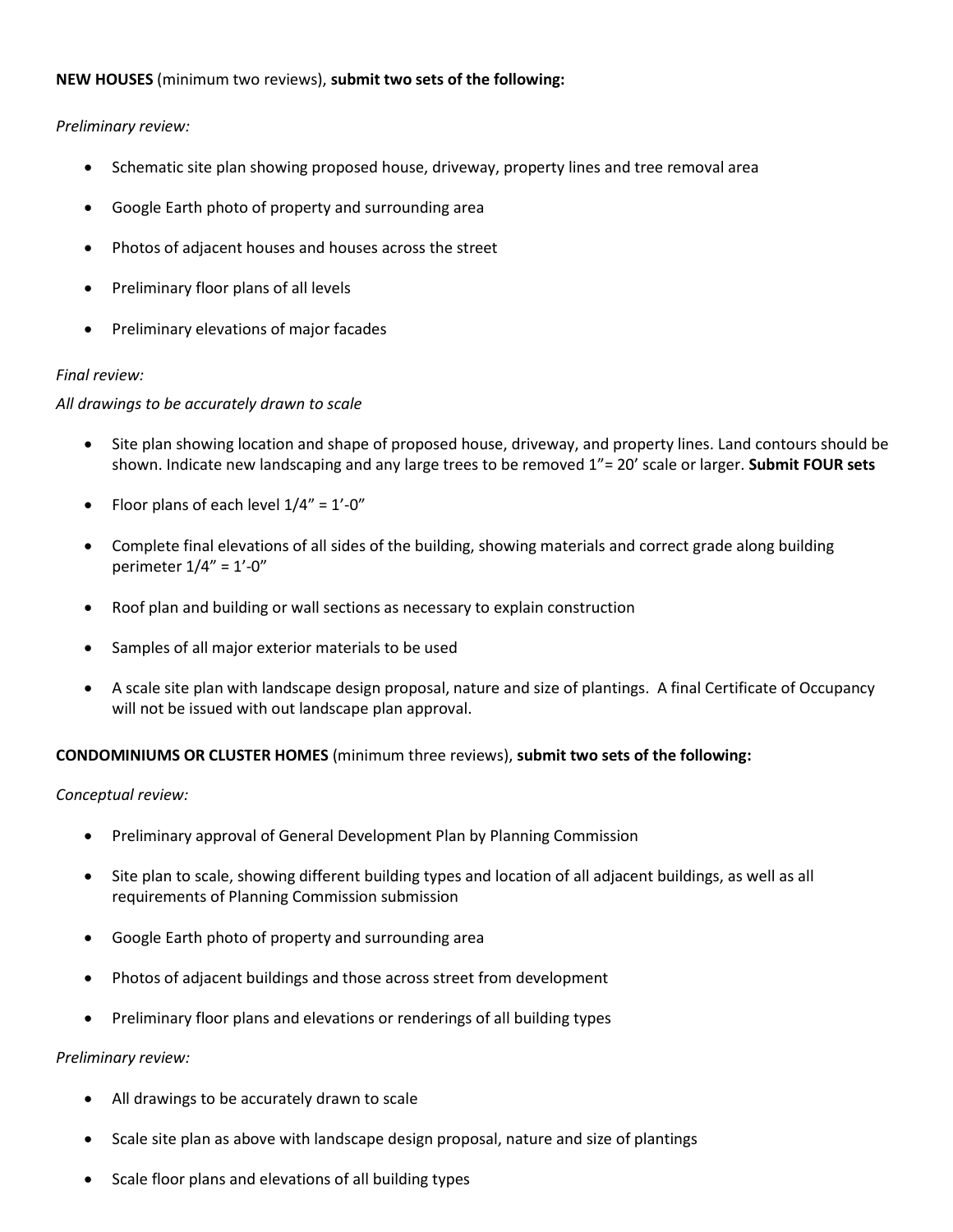- Color palettes and material selections for each building type
- Elevation views of development along new and existing streets

#### *Final review:*

- Scale site plan as above, showing final grading and final proposed landscaping, final building type distribution and colors as approved by Planning Commission
- Scale floor plans and complete elevations of each building showing all materials and features at  $1/4" = 1'$ -0"
- Roof plan and building or wall sections as necessary to explain construction
- Samples and listing of all major exterior materials to be used
- Scale drawings or illustrations of entry features, light poles, fences, and any other amenities or features

#### **COMMERCIAL OR INSTITUTIONAL BUILDINGS:** (minimum three reviews), **submit two sets of the following:**

#### *Conceptual review:*

- Site plan to scale, showing the building shape and location of all adjacent buildings, as well as all driveways, parking areas and conceptual landscaping
- Google Earth photo of property and surrounding area
- Photos of adjacent buildings and those across street
- Preliminary floor plans and elevations or renderings of the building

#### *Preliminary review:*

- Scale site plan as above with landscape design proposal, nature and size of plantings
- Scale floor plans and elevations of all building facades
- Color palettes and material selections

#### *Final review:*

- Scale site plan as above, showing grading and final proposed landscaping, final building, parking, and ancillary features 1" = 20' minimum
- Scale floor plans and complete elevations of all sides of building showing all materials  $1/4" = 1'-0"$
- Roof plan and building or wall sections as necessary to explain construction Samples and listing of all major exterior materials to be used
- Scale drawings or illustrations of entry features, light poles, fences, and any other related amenities or features